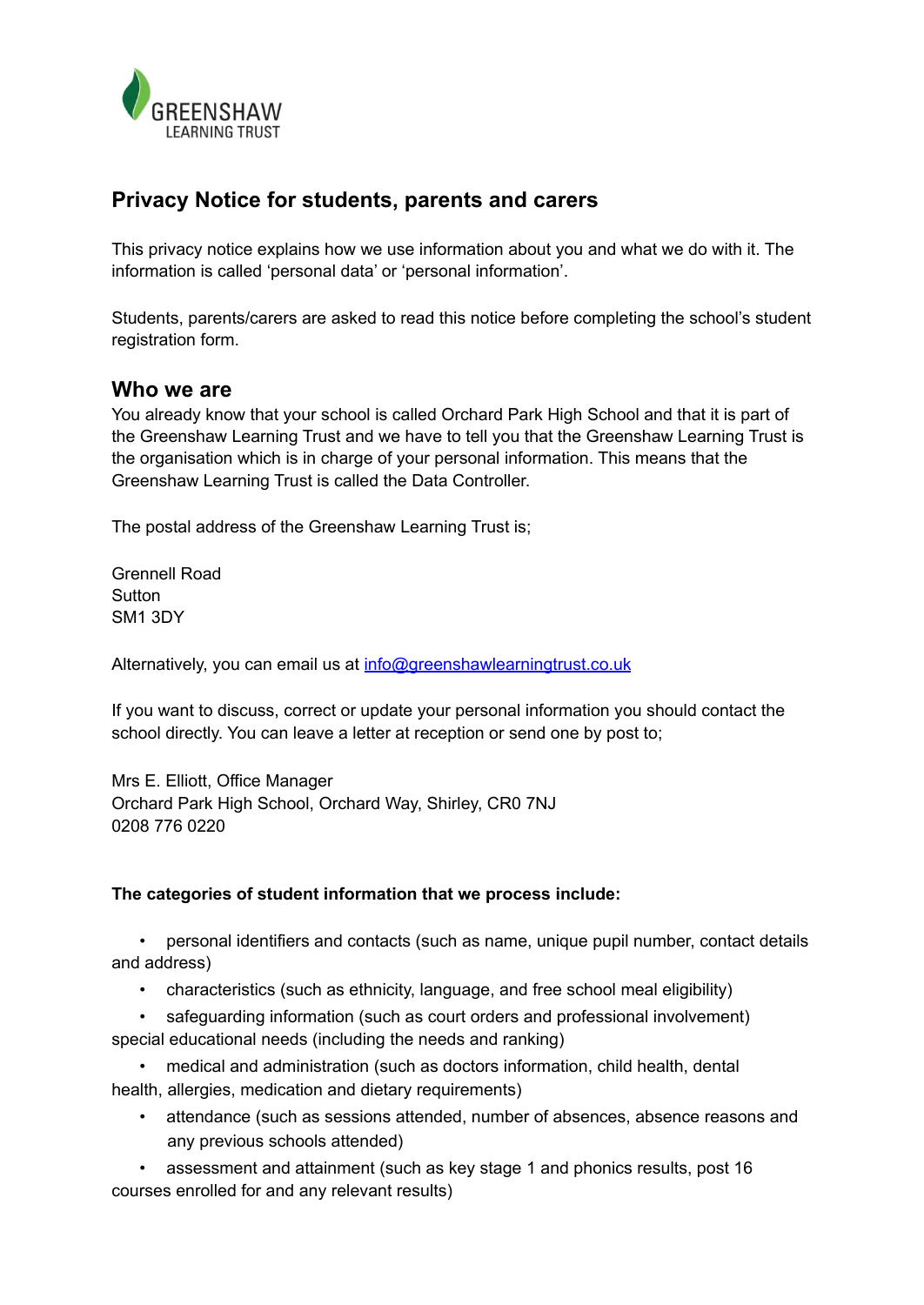

• behavioural information (such as exclusions and any relevant alternative provision put in place)

## **How we use student information**

The Greenshaw Learning Trust collect and hold personal information relating to our students and may also receive information about them from their previous school, local authority and / or the Department for Education (DfE). The personal data collected is essential for the schools to fulfil their official functions and meet legal requirements. We use this personal data to:

- support learning
- monitor and report on progress
- provide appropriate pastoral care
- assess the quality of our services
- keep children safe (emergency contacts, food allergies)
- to meet the statutory duties placed upon us by the Department of Education
- to comply with the law about sharing personal data
- provide a managed learning environment
- provide a Communication Management Platform (to send communication to parents by email and text)
- to provide EPOS (electronic point of sale service provider for cashless catering)

This information will include contact details, national curriculum assessment results, attendance information, any exclusion information, destination (where students go after they leave us) and personal characteristics such as ethnic group, any special educational needs as well as relevant medical information. We will also use photographs of students in accordance with the permissions indicated by parents/students on the student registration form.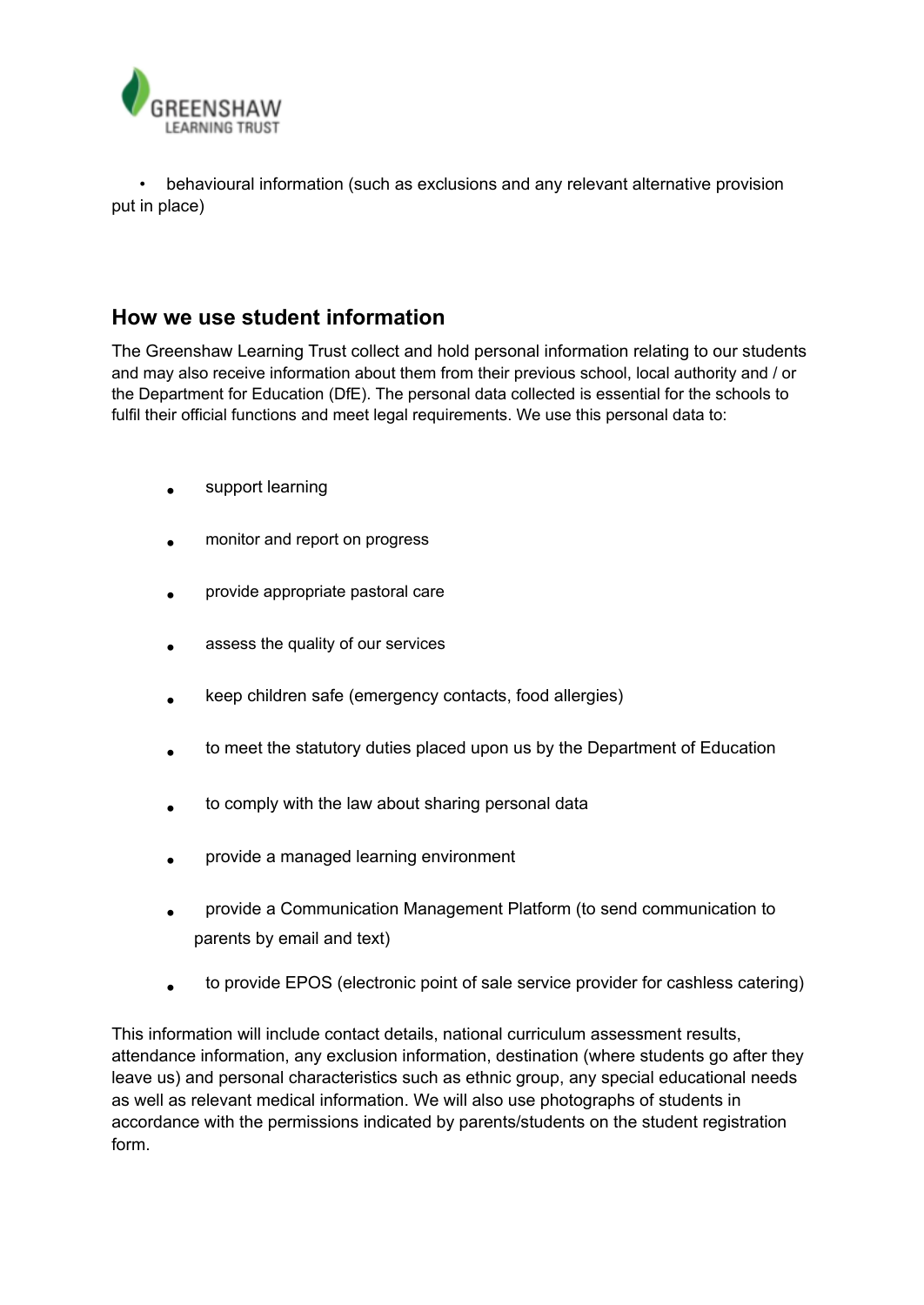

For students enrolling for post 14 qualifications, the Learning Records Service will give us the unique learner number (ULN) and may also give us details about your learning or qualifications.

Under the General Data Protection Regulation (GDPR), the lawful bases we rely on for processing student information are:

- The Greenshaw Learning Trust is under a legal obligation to collect the information or the information is necessary for us to meet legal requirements imposed upon us such as our duty to safeguard students.
- It is necessary for us to hold and use your information for the purposes of our functions in providing schooling and so we can look after our students. This is a function which is in the public interest because everybody needs to have an education. This means we have a real and proper reasons to use your information.
- We will not usually need your consent to use your information. However, if at any time it appears to us that we would like to use your personal data in a way which means that we would need your consent then we will explain to you what we want to do and ask you for consent. This is most likely to be where we are involved in activities which are not really part of our job as a Trust but we are involved because we think it would benefit our students. If you give your consent, you may change your mind at any time. If we think that you will not understand what we are asking then we will ask your parent or carer instead. Usually, we will involve your parents even if you can make your own decision.

## **Collecting student information**

We collect student information via student registration forms and Common Transfer Files (from the Local Authority or previous schools attended) through secure file transfer.

Student data is essential for the schools' operational use. Whilst the majority of student information you provide is mandatory, some of it is requested on a voluntary basis. In order to comply with the data protection legislation, we will make it clear at the point of collection whether there is a legal requirement for you / your parents to provide it, whether there is a legal requirement on the Trust to collect it. If there is no legal requirement, then we will explain why we need it and what the consequences are if it is not provided and what you need to do if you do not want to share this information with us.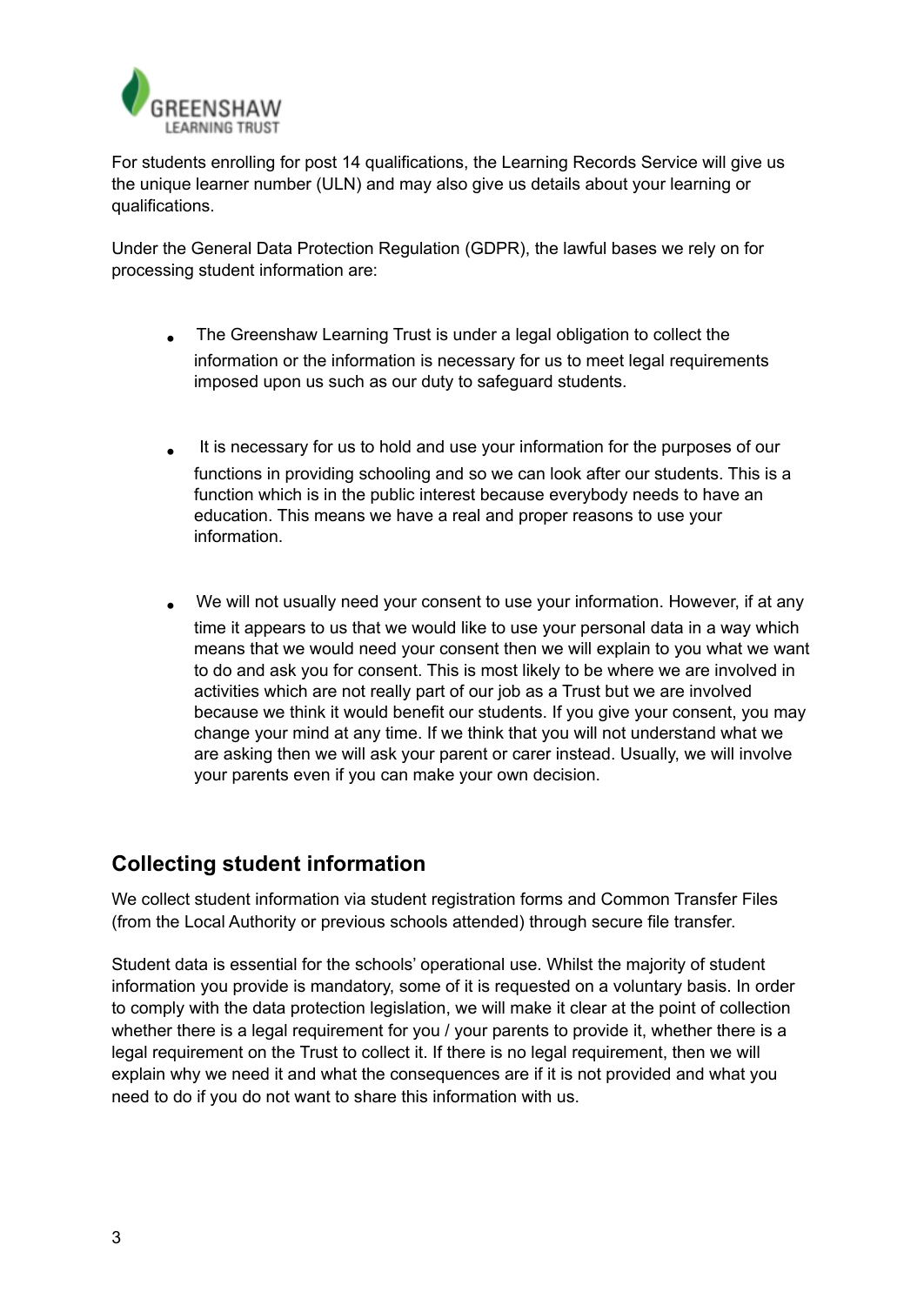

# **Storing student data**

We hold student data securely for the set amount of time shown in our data retention schedule. For more information on how we keep your data safe please visit [www.greenshawlearningtrust.co.uk](http://www.greenshawlearningtrust.co.uk/)

# **When we share student information with**

We routinely share student information with:

- Schools
- Local Authorities
- Youth Support Services (students aged 13+)
- The Department of Education (DfE)
- Assessment Tracking software providers
- Disclosures connected with SEN support: (Medical professionals, Educational Support Specialists (such as SALT, Hearing, Vision, behaviour and learning)
- CAMHS (Child and Adolescent Mental Health Service)
- Youth Engagement Team
- School Counsellor
- School Nurse
- **NHS**
- Hegarty Maths

Applicaa (Student Registration Admissions Portal)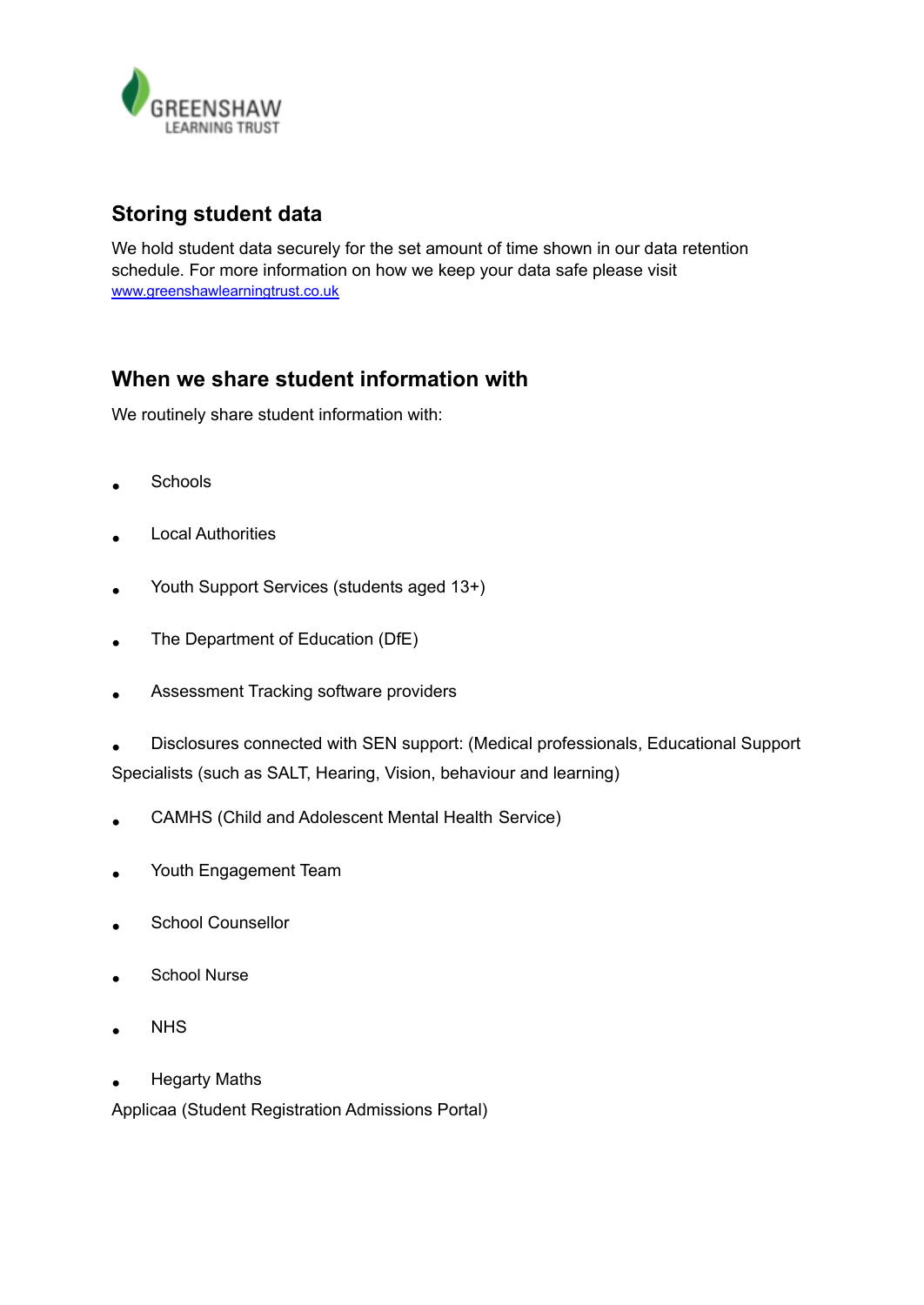

- Parent Pay
- **Kay Science**
- **Sparx**
- Flash Academy

### **Why we regularly share student information**

We do not share information about our students with anyone without consent unless the law and our policies allow us to do so.

It is in the vital interest of our students for personal information to be shared with the services listed above. All data is transferred securely.

Before students are old enough to understand we will ask parents to consent. We will ask for students to consent once they reach the age of 13. This is because the law requires us to ask students if they can understand. Normally, we involve parents too.

## **Youth Support Services**

Once our students reach the age of 13, we also pass student information to our local authority and/or the provider of Youth Support Services as they have responsibilities in relation to the education or training of 13-19 year olds under section 507B if the Education Act 1996.

This enables them to provide services as follows:

- Youth Support Services
- Career Advisers

A parent or guardian can object to any information in addition to their child's name, address and date of birth being passed to their local authority or provider of Youth Support Services by informing us. This right is transferred to the student once they reach the age of 16.

Data is securely transferred to the Youth Support Service

h[ttps://www.croydon.gov.uk/democracy/data-protection-freedom](https://www.croydon.gov.uk/democracy/data-protection-freedom-information/privacy-notices/education-youth-engagement-service-privacy-notice)[information/privacy-notices/education-youth-engagement-service-privacy-notice](https://www.croydon.gov.uk/democracy/data-protection-freedom-information/privacy-notices/education-youth-engagement-service-privacy-notice)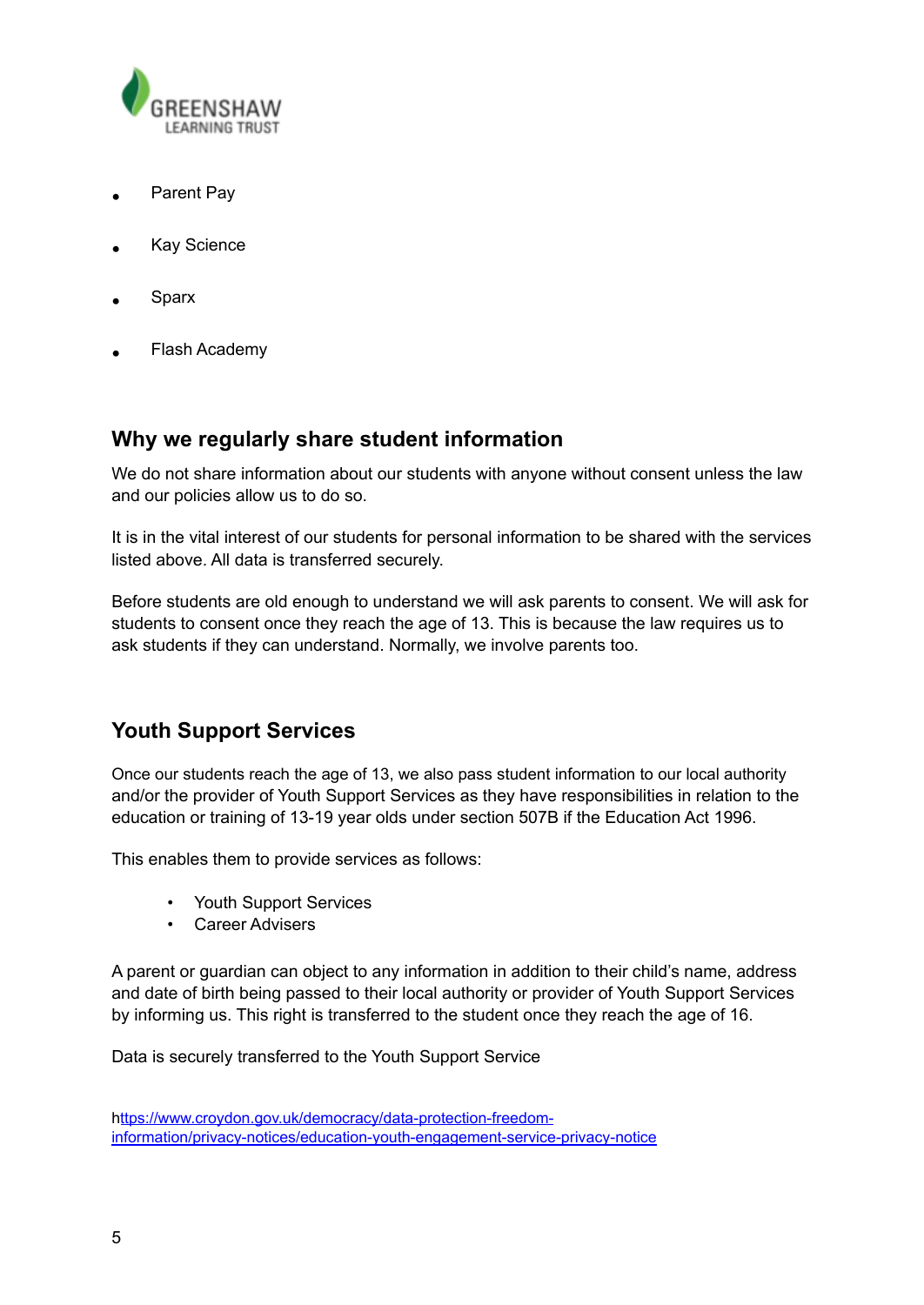

## **Automated Decision Making**

Automated decision making takes place when an electronic system uses personal information to make a decision without human intervention. We are allowed to use automated decision making in limited circumstances.

Pupils will not be subject to automated decision-making, unless we have a lawful basis for doing so and we have notified you.

# **Department for Education**

The Department for Education (DfE) collects personal data from educational settings and local authorities via various statutory data collections. We are required to share information about our pupils with the Department for Education (DfE) either directly or via our local authority for the purpose of those data collections, under regulation 5 of The Education (Information About Individual Pupils) (England) Regulations 2013.

All data is transferred securely and held by DfE under a combination of software and hardware controls, which meet the current [government](https://www.gov.uk/government/publications/security-policy-framework) security policy framework.

For more information, please see 'How Government uses your data' section.

#### **Local Authorities**

We may be required to share information about our pupils with the local authority to ensure that they can conduct their statutory duties under the Schools [Admission](https://www.gov.uk/government/publications/school-admissions-code--2) Code, including conducting Fair Access Panels.

### **Requesting access to your personal data**

Under GDPR, parents and pupils have the right to request access to information about them that we hold. To make a request for your personal information, or be given access to your child's educational record, contact;

Mrs E. Elliott, Office Manager, Orchard Park High School, Orchard Way, Shirley, CR0 7NJ

Depending on the lawful basis above, you may also have the right to:

- object to processing of personal data that is likely to cause, or is causing, damage or distress
- prevent processing for the purpose of direct marketing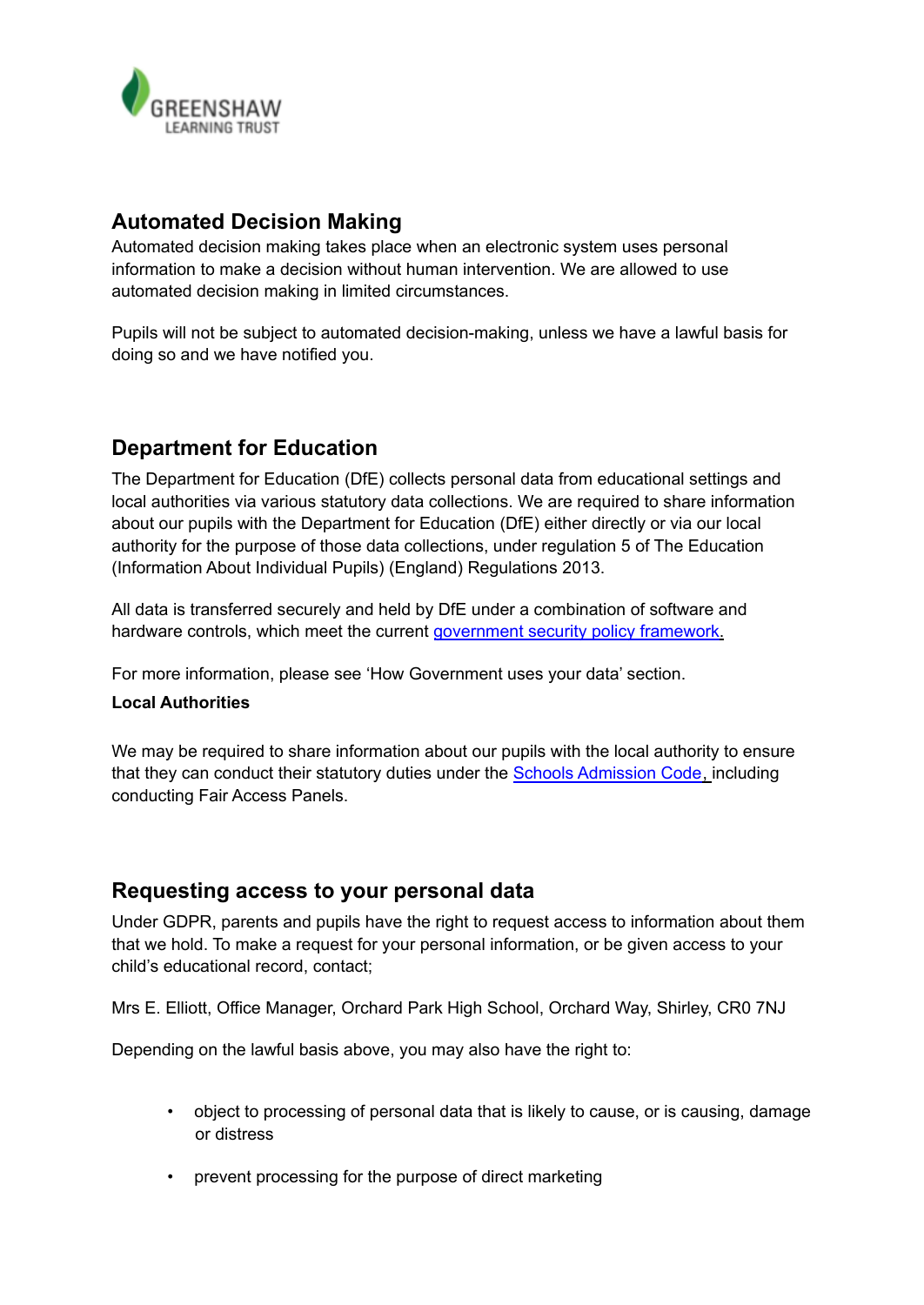

- object to decisions being taken by automated means
- in certain circumstances, have inaccurate personal data rectified, blocked, erased or destroyed; and
- a right to seek redress, either through the ICO, or through the courts

If you have a concern about the way we are collecting or using your personal data, you should raise your concern with us in the first instance or directly to the Information Commissioner's Office at <https://ico.org.uk/concerns/>

For further information on how to request access to personal information held centrally by DfE, please see the 'How Government uses your data' section of this notice.

## **Withdrawal of consent and the right to lodge a complaint**

Where we are processing your personal data with your consent, you have the right to withdraw that consent. If you change your mind, or you are unhappy with our use of your personal data, please let us know by contacting Mrs E. Elliott, Office Manager, Orchard Park High School, Orchard Way, Shirley, CR0 7NJ

**Contact** If you would like to discuss anything in this privacy notice, please contact: **info @greenshawlearningtrust.co.uk or write to the Greenshaw Learning Trust, Grennell Road, Sutton, SM1 3DY**

### **How Government uses your data**

The pupil data that we lawfully share with the DfE through data collections:

- underpins school funding, which is calculated based upon the numbers of children and their characteristics in each school.
- informs 'short term' education policy monitoring and school accountability and intervention (for example, school GCSE results or Pupil Progress measures).
- supports 'longer term' research and monitoring of educational policy (for example how certain subject choices go on to affect education or earnings beyond school)

### **Data collection requirements**

To find out more about the data collection requirements placed on us by the Department for Education (for example; via the school census) go t[o](https://www.gov.uk/education/data-collection-and-censuses-for-schools) [https://www.gov.uk/education/datacollection-and-censuses-for-schools](https://www.gov.uk/education/data-collection-and-censuses-for-schools)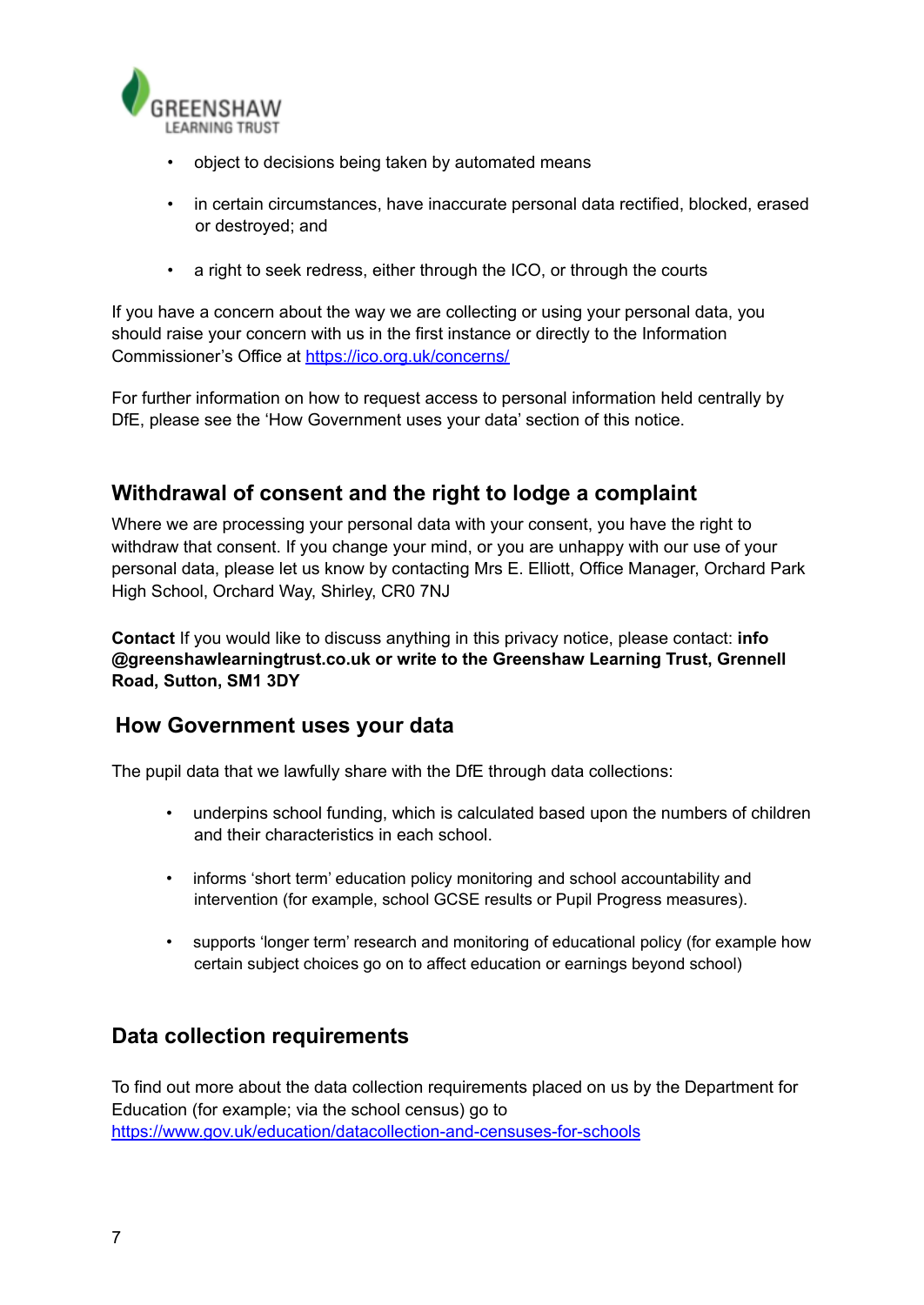

# **The National Pupil Database (NPD)**

Much of the data about pupils in England goes on to be held in the National Pupil Database (NPD).

The NPD is owned and managed by the Department for Education and contains information about pupils in schools in England. It provides invaluable evidence on educational performance to inform independent research, as well as studies commissioned by the department.

It is held in electronic format for statistical purposes. This information is securely collected from a range of sources including schools, local authorities and awarding bodies.

To find out more about the NPD, go to [https://www.gov.uk/government/publications/nationalpupil-database-user-guide-and-supporti](https://www.gov.uk/government/publications/national-pupil-database-user-guide-and-supporting-information) [ng-information](https://www.gov.uk/government/publications/national-pupil-database-user-guide-and-supporting-information)

# **Sharing by the Department of Education**

The law allows the Department to share pupils' personal data with certain third parties, including:

- schools
- local authorities
- researchers
- organisations connected with promoting the education or wellbeing of children in England
- other government departments and agencies
- organisations fighting or identifying crime

For more information about the Department 's NPD data sharing process, please visit: <https://www.gov.uk/data-protection-how-we-collect-and-share-research-data>

Organisations fighting or identifying crime may use their legal powers to contact DfE to request access to individual level information relevant to detecting that crime. Whilst numbers fluctuate slightly over time, DfE typically supplies data on around 600 pupils per year to the Home Office and roughly 1 per year to the Police.

For information about which organisations the Department has provided pupil information, (and for which project) or to access a monthly breakdown of data share volumes with Home Office and the Police please visit the following website: